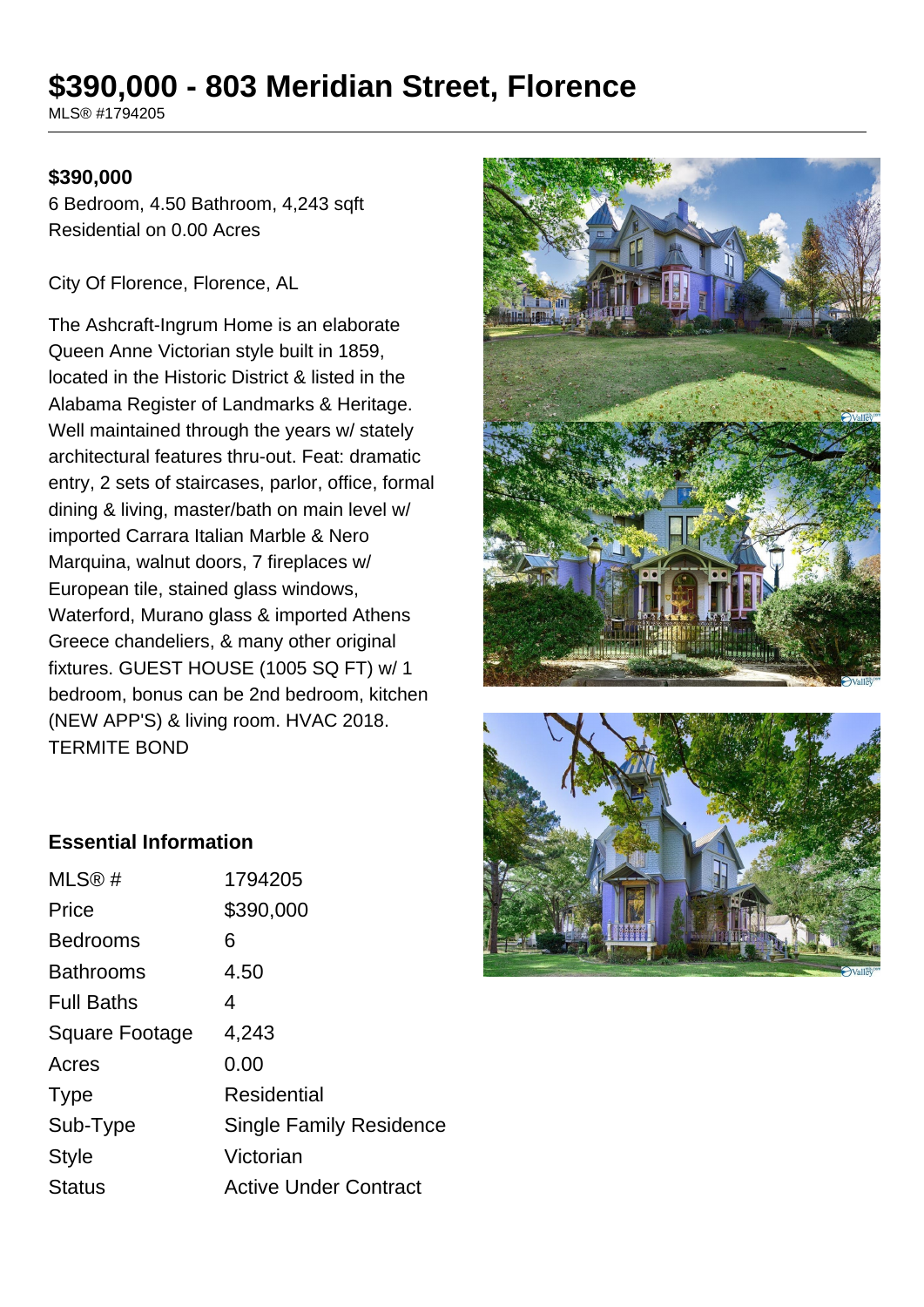### **Community Information**

| Address<br>Subdivision<br>City<br>County | 803 Meridian Street<br><b>City Of Florence</b><br><b>Florence</b><br><b>LAUDERDALE</b>             |  |  |  |  |
|------------------------------------------|----------------------------------------------------------------------------------------------------|--|--|--|--|
| <b>State</b>                             | AL                                                                                                 |  |  |  |  |
| Zip Code                                 | 35630                                                                                              |  |  |  |  |
| <b>Amenities</b>                         |                                                                                                    |  |  |  |  |
| Parking                                  | Attached Carport, Two Car Carport, Workshop in Garage                                              |  |  |  |  |
| <b>Interior</b>                          |                                                                                                    |  |  |  |  |
| Appliances                               | Disposal,<br>Dishwasher,<br>Dryer,<br>Gas<br>Oven,<br>Microwave,<br>Range,<br>Refrigerator, Washer |  |  |  |  |
| Heating                                  | Central 1                                                                                          |  |  |  |  |
| Cooling                                  | Central 1                                                                                          |  |  |  |  |
| <b>Fireplaces</b>                        | Gas Log, Three +, Wood Burning                                                                     |  |  |  |  |

#### **Exterior**

|                 | Exterior Features Curb/Gutters, Sidewalk |
|-----------------|------------------------------------------|
| Lot Description | Corner Lot, Wooded                       |

## **School Information**

| Elementary    | <b>Florence</b>              |
|---------------|------------------------------|
| <b>Middle</b> | <b>Hibbett Middle School</b> |
| High          | <b>Florence</b>              |

# **Listing Details**

| <b>Listing Office</b>                  | <b>Capstone Realty</b> |              |  |  |
|----------------------------------------|------------------------|--------------|--|--|
| <b>Listing Contact Phone</b>           |                        | 256-382-7300 |  |  |
| <b>Transaction Broker Compensation</b> |                        |              |  |  |
| <b>Buyer Agency Compensation 2.5</b>   |                        |              |  |  |
| Foreclosure                            |                        | N            |  |  |
| <b>Short Sale</b>                      |                        | N            |  |  |

#### **Financials**

\$/SqFt \$92

## **Listing Details**

Listing Office Capstone Realty